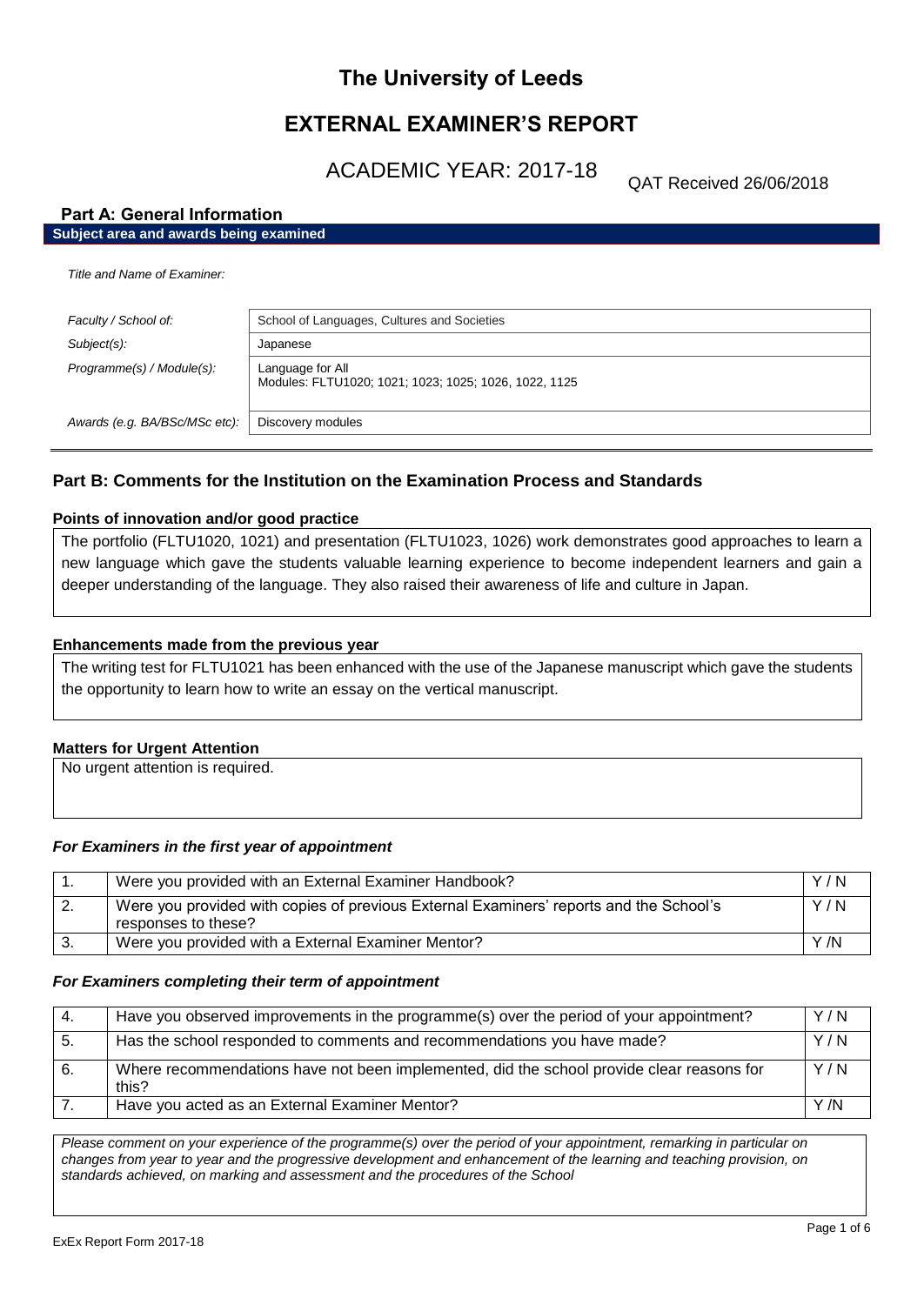# **Standards**

| 8.  | Is the overall programme structure coherent and appropriate for the level of study?                                                                                           | Y/N               |
|-----|-------------------------------------------------------------------------------------------------------------------------------------------------------------------------------|-------------------|
| 9.  | Does the programme structure allow the programme aims and intended learning outcomes to be<br>met?                                                                            | Y/N               |
| 10. | Are the programme aims and intended learning outcomes commensurate with the level of award?                                                                                   | Y/N               |
| 11. | Did the Aims and ILOs meet the expectations of the national subject benchmark (where relevant)?                                                                               | Y/N               |
| 12. | Is the programme(s) comparable with similar programmes at other institutions?                                                                                                 | Y/N               |
|     | I found that overall the programme structure, design, aims and ILO are adequate.                                                                                              |                   |
| 13. | Is the influence of research on the curriculum and learning and teaching clear?                                                                                               | Y/N               |
|     | Yes. Research on the project work in the curriculum clearly indicated the students' deeper understanding of the<br>language and their awareness of life and culture in Japan. |                   |
| 14. | Does the programme form part of an Integrated PhD?                                                                                                                            | Y/ <mark>N</mark> |
|     | Please comment on the appropriateness of the programme as training for a PhD:                                                                                                 |                   |
| 15. | Does the programme include clinical practice components?                                                                                                                      | Y/ <mark>N</mark> |
|     | Please comment on the learning and assessment of practice components of the curriculum here:                                                                                  |                   |
| 16. | Is the programme accredited by a Professional or Statutory Regulatory Body (PSRB)?                                                                                            | Y/ <mark>N</mark> |
|     | Please comment on the value of, and the programme's ability to meet, PSRB requirements here:                                                                                  |                   |
|     |                                                                                                                                                                               |                   |

## **Assessment and Feedback**

| 17.                                                                                                                                                                                                                                                                                                                                                                                                                                                                                    | Does the programme design clearly align intended learning outcomes with assessment? | Y/N |
|----------------------------------------------------------------------------------------------------------------------------------------------------------------------------------------------------------------------------------------------------------------------------------------------------------------------------------------------------------------------------------------------------------------------------------------------------------------------------------------|-------------------------------------------------------------------------------------|-----|
| The ILOs were appropriate for the modules. The modules are generally well structured and contain the appropriate<br>content that is aligned with the Common European Framework of Reference (CEFR). Many forms of assessment<br>were used, such as core tests, portfolios, and oral exams which were all well designed. The marking criteria for the<br>speaking and writing assessments are clear. As a whole the marks are fair and have been appropriately moderated<br>internally. |                                                                                     |     |
| I, however, found that some speaking assessments for middle and bottom range were marked slightly higher than I<br>would have marked. I feel that marks for accuracy tends to be overmarked. I provided my marks with some<br>comments as requested by the teacher.                                                                                                                                                                                                                    |                                                                                     |     |

The Japanese manuscript was used for the Elementary Japanese writing assessment this year. I observed that the students were guided and used it well for the assessment. However, the writing style should be reconsidered as it is a script style with series of speaking lines. The students should be able to write a narrative style essay.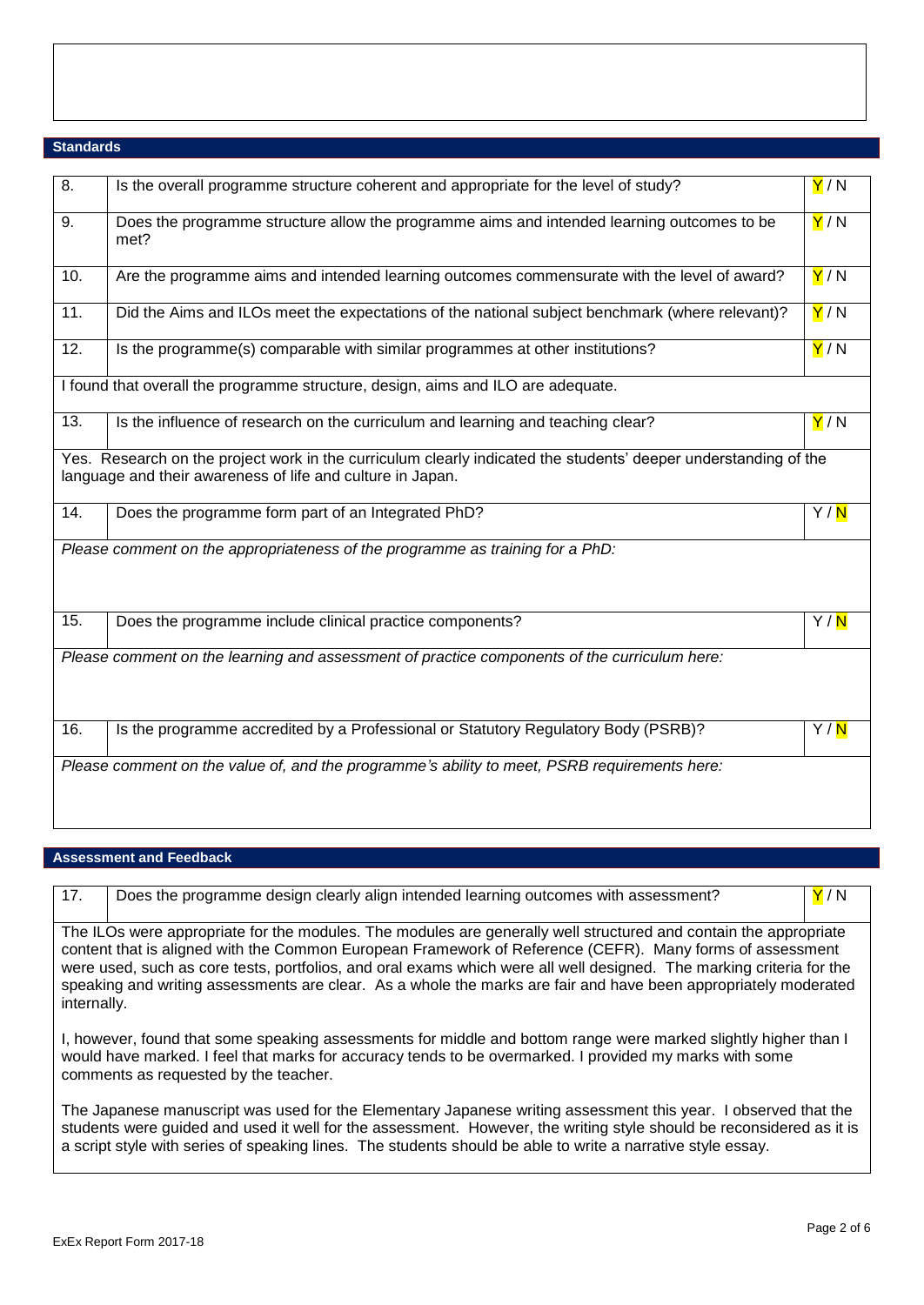It has been clarified by the response last year that the summative assessments for the FLTU1023 have been decided to focus on the productive skills which integrated with the receptive skills. Taking that into account, I found that selection of the skills for the assessments are suitable in terms of needs for the actual communication.

| 18. | Is the design and structure of the assessment methods appropriate to the level of award?                                                                                                                                                                                        | Y/N |
|-----|---------------------------------------------------------------------------------------------------------------------------------------------------------------------------------------------------------------------------------------------------------------------------------|-----|
| 19. | Were students given adequate opportunity to demonstrate their achievement of the programme<br>aims and intended learning outcomes?                                                                                                                                              | Y/N |
|     | The students were generally given adequate opportunity to demonstrate their achievement of aims and ILOs. The<br>academic standards and performance demonstrated by the students were appropriate in relation to students on<br>comparable courses I have been associated with. |     |

I observed that the students were given the opportunity to demonstrate their achievement not only in terms of language skills, but also in terms of intercultural awareness through the portfolios (Beginners and Elementary Japanese) and projects (Lower Intermediate Japanese) work.

## **The Progression and Awards Process**

| $\overline{20}$ . | Were you provided with guidance relating to the External Examiner's role, powers and<br>responsibilities in the examination process?                                                                                          | Y/N                     |
|-------------------|-------------------------------------------------------------------------------------------------------------------------------------------------------------------------------------------------------------------------------|-------------------------|
| $\overline{21}$ . | Was the progression and award guidance provided sufficient for you to act effectively as an<br><b>External Examiner?</b>                                                                                                      | Y/N                     |
| $\overline{22}$ . | Did you receive appropriate programme documentation for your area(s) of responsibility?                                                                                                                                       | Y/N                     |
| 23.               | Did you receive appropriate module documentation for your area(s) of responsibility?                                                                                                                                          | Y/N                     |
| $\overline{24}$ . | Did you receive full details of marking criteria applicable to your area(s) of responsibility?                                                                                                                                | Y/N                     |
| 25.               | Were you provided with all draft examination papers/assessments?                                                                                                                                                              | Y/N                     |
| 26.               | Was the nature and level of the assessment questions appropriate?                                                                                                                                                             | Y/N                     |
| $\overline{27}$ . | Were suitable arrangements made to consider your comments on assessment questions?                                                                                                                                            | Y/N                     |
| 28.               | Was sufficient assessed work made available to enable you to have confidence in your evaluation<br>of the standard of student work?                                                                                           | Y/N                     |
| 29.               | Were the examination scripts clearly marked/annotated?                                                                                                                                                                        | Y/N                     |
| $\overline{30}$ . | Was the choice of subjects for final year projects and/or dissertations appropriate?                                                                                                                                          | $\mathsf{Y}/\mathsf{N}$ |
| $\overline{31}$ . | Was the method and standard of assessment appropriate for the final year projects and/or<br>dissertations?                                                                                                                    | Y/N                     |
| $\overline{32}$ . | Were the administrative arrangements satisfactory for the whole process, including the operation of<br>the Progression and Awards Board?                                                                                      | Y/N                     |
| 33.               | Were you able to attend the Progression and Awards Board meeting?                                                                                                                                                             | Y/N                     |
| $\overline{34}$ . | Were you satisfied with the recommendations of the Progression and Awards Board?                                                                                                                                              | Y/N                     |
| $\overline{35}$ . | Were you satisfied with the way decisions from the School Special Circumstances meeting were<br>communicated to the Progression and Awards Board?                                                                             | Y/N                     |
| account.          | I was pleased that the number of useful information has been uploaded on Moodle including the finalised<br>assessments. I was, therefore, able to notified that all the points which I suggested on the draft were taken into |                         |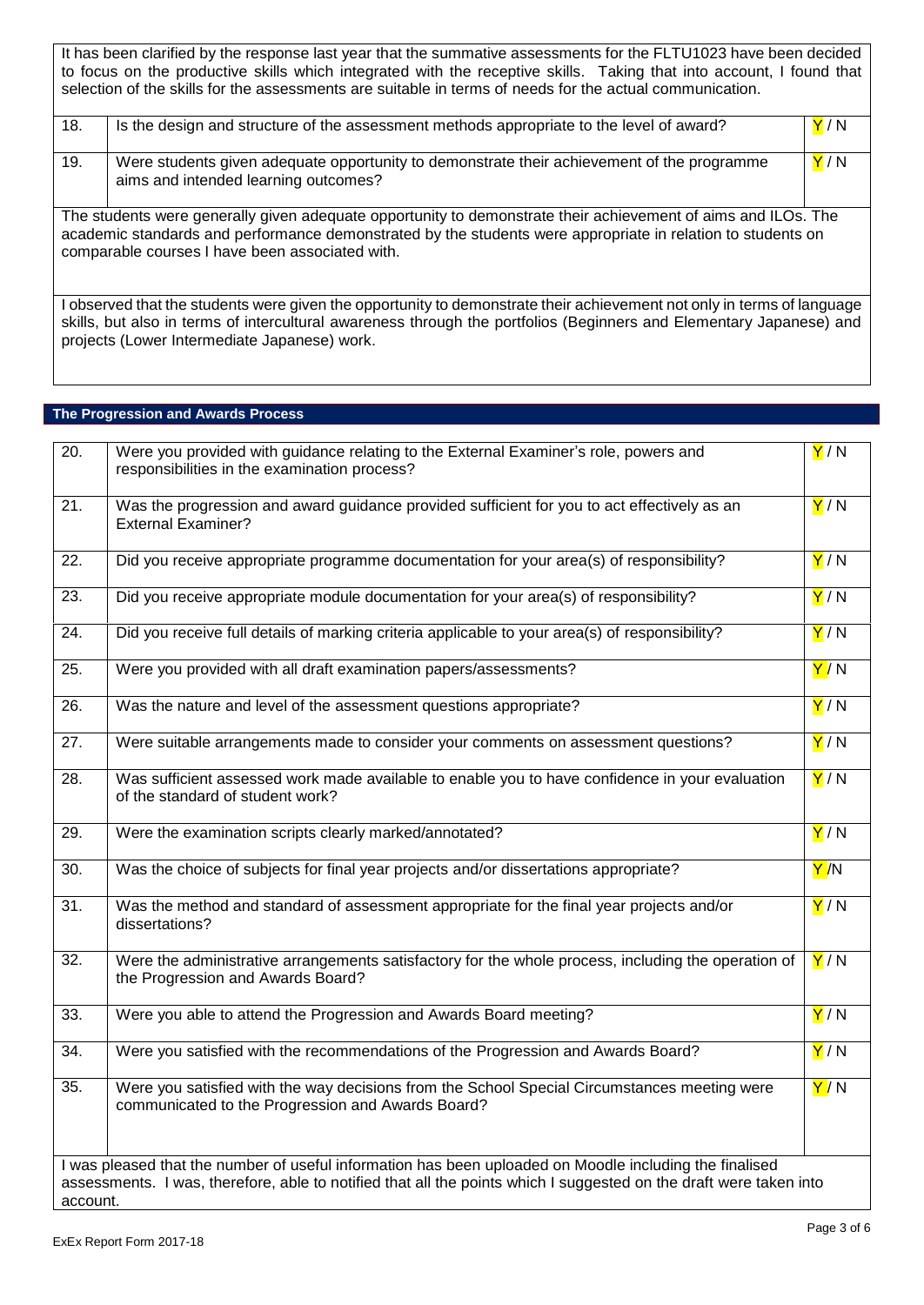As the selected samples were not yet uploaded on Moodle which was agreed last year, I requested to upload the marked paper from top, middle, bottom and all the fails for each module. I received swift response from the teacher and files were immediately uploaded as requested. I strongly would like to recommend to do the same in the future as it greatly helps to overview the marks efficiently. The teacher has also uploaded the FLTU1023 and1026 speaking presentation videos. It would be ideal if the feedback and marks of these videos were uploaded in the same file.

As Minevar is used for the University website this year, the display on the screen was different from the previous year. With this change, it was not straightforward to find External Examiner's VLE site. I was finally able to access the site with the help of the teacher. For future reference, it would be useful if the details of the standardised navigation to access the site were to be made available to External Examiners as suggested in the Board Examiners' meeting.

#### **Other comments**

## **Please use this box if you wish to make any further comments not covered elsewhere on the form**

I understand that the portfolio would be replaced with writing assessment next year. It would be **the** interesting to observe how the students demonstrate their productivity and independency of their writing skills through the assessment.

The other concern regarding the change in the future assessments is excluding writing test from core task. As reading and listening marks are generally high, the average of the core task could be lead to quite high. Making the reading and listening questions difficult is one way of dealing with this issue as mentioned in the meeting. However, I would think that it is challenging to make the questions harder than they are at present. The other adjustment would be to lower the weight of the core task so the whole marks would not be affected greatly by the high marks of the core task.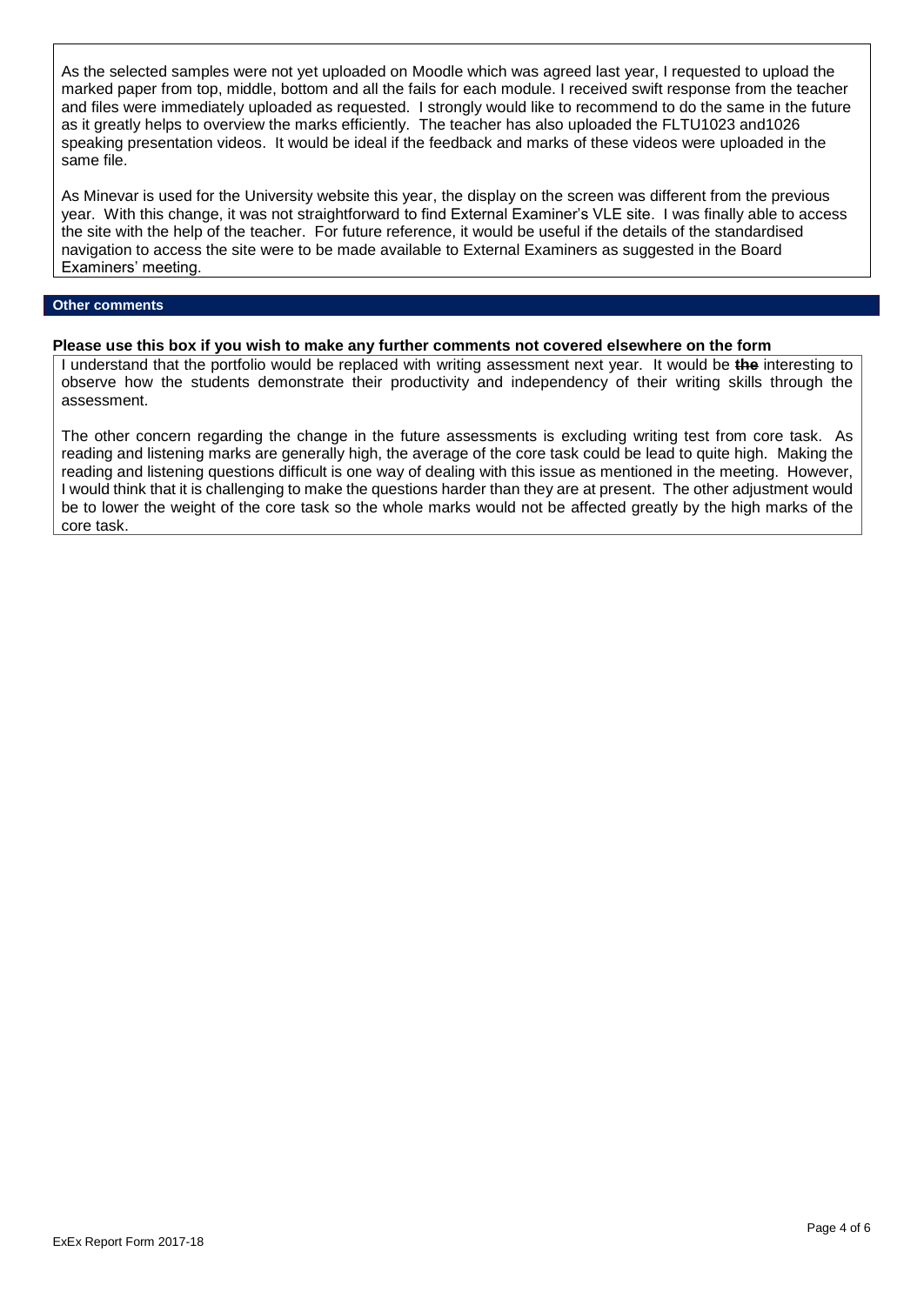# **Name of School and Head of School (or nominee)**

*Title and Name of Examiner:*

| Subject(s):                   | Japanese                                                                          |
|-------------------------------|-----------------------------------------------------------------------------------|
| Programme(s) / Module(s):     | LfA Japanese modules - FLTU 1020; 1021; 1023; 1025; 1026; 1022; 1125              |
| Awards (e.g. BA/BSc/MSc etc): |                                                                                   |
|                               |                                                                                   |
| Title and Name of Responder:  |                                                                                   |
| Position*:                    | Director of Languages for All                                                     |
| Faculty / School of:          | AHC/LCS                                                                           |
| Address for communication:    | School of Languages, Cultures and Societies<br>Michael Sadler Building<br>LS2 9JT |
| Email:                        |                                                                                   |
| Telephone:                    |                                                                                   |

*\*If the individual responding to the report is not the Head of School please state their position within the School.*

#### **Completing the School response**

The completed School response (including the full original report) should be attached to an e-mail and sent to the Pro-Dean for Student Education in the relevant Faculty. Following approval by the Pro-Dean for Student Education, the School must send the response (including the full original report) directly to the External Examiner. A copy must also be emailed to the Quality Assurance Team at gat@leeds.ac.uk. External Examiners should receive a formal response no later than six weeks after receipt of the original report.

## *Response to Points of innovation and/or good practice*

We are very pleased with the External Examiner's comments regarding the strengths of the portfolio of independent learning, which forms part of the assessment mix at beginner and elementary level, and the group presentation task at lower-intermediate level, in terms of fostering learning independence and cultural exploration. This is something we seek to enhance and develop going forward. The portfolio has been reduced in scale for this academic year, but we will aim to maintain its scope and breadth in its new reduced format.

### *Response to Enhancements made from the previous year*

We thank the External Examiner for suggestion regarding the adoption of the *genkouyoushi* format for writing tasks at elementary level, which were implemented in 2017. Unfortunately, the Writing Core Task was removed from the blend of assessments for languages with a script in 2018. However, the use of *genkouyoushi* and the attendant cultural knowledge, will be encouraged within the portfolio of independent learning. This can be the case for both beginner and elementary level.

## *Response to Matters for Urgent Attention*

*If any areas have been identified for urgent attention before the programme is offered again please provide a specific response to them here:*

N/A

## *Response to questions 1-7 (and related comments)*

*Schools may provide a general response; however, where Examiners raise specific points these must be addressed individually:*